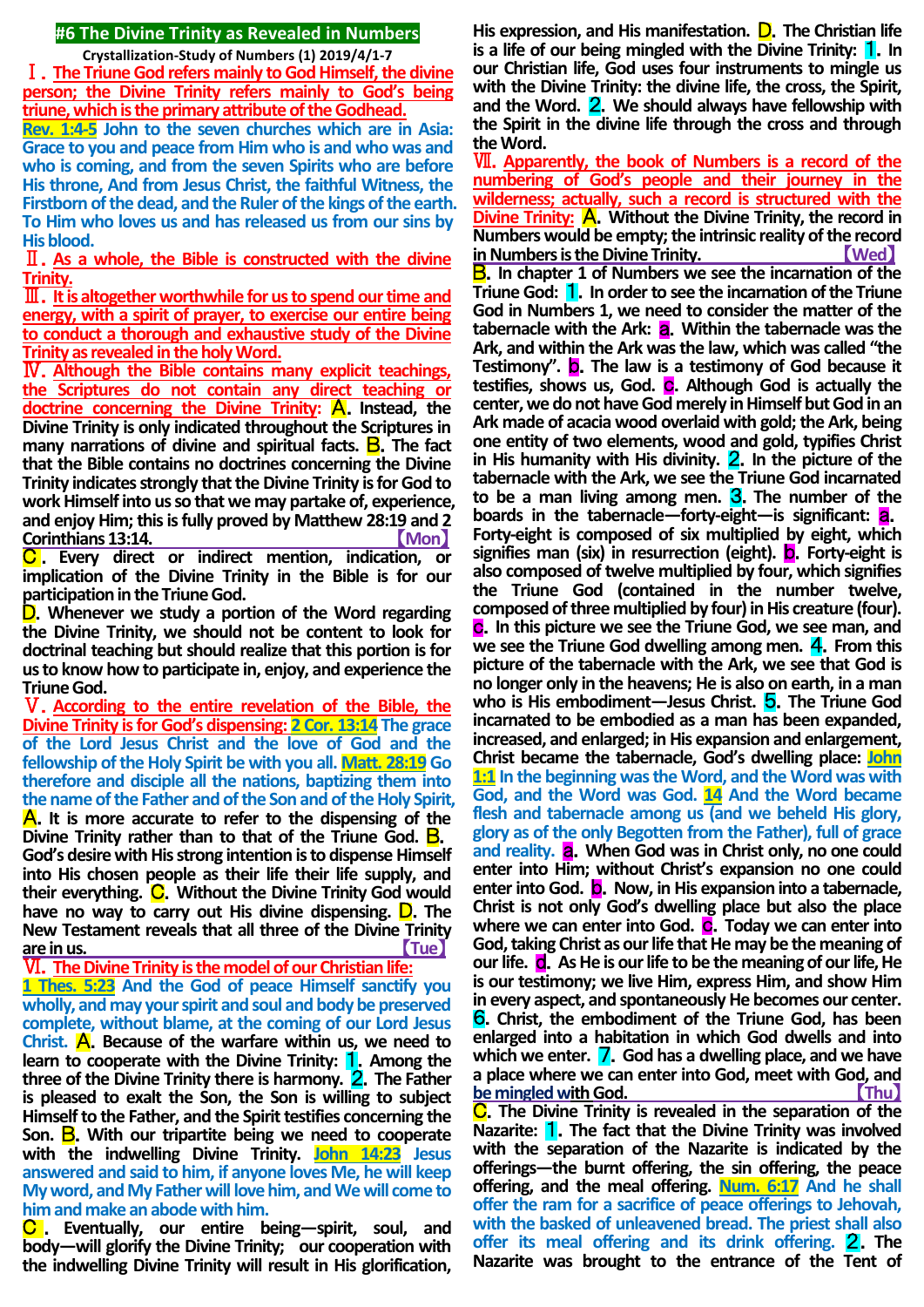**Meeting:** a.**The Tent of Meeting refers to Christ as the dwelling place of God and the meeting place of His people. 6:13 Now this is the law of the Nazarite when the days of his separation are fulfilled: He shall be brought to the entrance of the Tent of Meeting.** b.**As the Tent of Meeting, Christ is the ground and the sphere for our enjoyment of the Divine Trinity.**3.**The divine title Jehovah denotes God's relationship with man, and it denotes the Trinity.** 4.**The separation of the Nazarite was so that he might participate**  in the divine dispensing of the Divine Trinity in type. D.**The Divine Trinity is revealed in the function of the tabernacle and the offerings: Num. 7:1 And on the day that Moses had finished setting up the tabernacle, and had anointed it and sanctified it and all its furnishings and the altar and all its utensils, and had anointed them and sanctified them.**1.**The beginning of the function of the tabernacle and the altar involved the Divine Trinity.** 2.**The function of the tabernacle and the offerings began in Numbers 7 with the offerings for the dedication of the altar.** 3.**This dedication was for the tabernacle with all its furnishings and the altar with all its utensils to be put into function through the dispensing of the Divine Trinity so that God's redeemed people could enjoy the riches of the Divine Trinity.**

E.**The Divine Trinity is revealed in the cloud and the fire covering the tabernacle: Num. 9:15-17 …the cloud covered the tabernacle, the Tent of the Testimony…So it was always; the cloud covered it by day, and the appearance of fire by night. And whenever the cloud was taken up from over the tent, then after that the children of Israel set out; and in the place where the cloud settled, there the children of Israel encamped.** 1.**The cloud and the fire covering the tabernacle indicates that the Divine Trinity is for God's people to stay or to journey so that they may enjoy the riches of the Divine Trinity all the time and all the way.** 2. **When they remained and when they journeyed, God's presence was with them as the Divine Trinity.**

F.**The Divine Trinity is revealed in the smitten rock:** 1. **The rock typifies the crucified Christ following God's people, and the water typifies the Spirit of life.** 2.**The smitten rock in Numbers 20 shows that the Divine Trinity follows God's people on their journey to quench their thirst so that they may enjoy the riches of the divine life. Sat** 

#### **Explanation of Terms**

A. **Jehovah: Elohim is the name of God in relation to creation, while Jehovah is the name of God in relation to people. Jehovah means "IAM WHO I AM".**

B. **The dedication of the altar: The tabernacle, utensils, and the altar are anointed and the offerings dedicated for the beginning of the function.**

C. **The anointing oil: A special compound ointment was anointed to the sanctified people and things for the beginning of the function. This anointing oil typifies the all-inclusive Spirit.**

D. **Cloud and fire: Above the tabernacle, there was a pillar of cloud by day and a pillar of fire by night. Pillars of cloud and fire typified God's Spirit that brought about God's presence. When the pillar of cloud and the pillar of fire moved, the tabernacle was moved by the Israelites.**

E. **The smitten rock that follows: When God's people got thirsty in the wilderness, Jehovah told Moses to strike the rock, the water came out and the people drank it. This shows that Christ as the rock was smitten on the cross, and the Spirit as the flowing water to moisten people.**

**1 Cor. 10:4 And all drank the same spiritual drink; for they drank of a spiritual rock which followed them, and the rock was Christ.**

### Ⅰ.**The High Gospel Topic 10 Christ's Salvation (1)**

**John 3**:**16 For God so loved the world that He gave His only begotten Son, that every one who believes into Him would not perish, but would have eternal life. Rom. 5:10 For if we, being enemies, were reconciled to God through the death of His Son, much more we will be saved in His life, having been reconciled.**

**In eternity God had a good pleasure, His heart's desire, to be one with man, even to make man the same as He to be His species. Hence, in the creation of man He created man in His image and after His likeness for man to become a vessel to contain Him. The created Adam had God's image and God's likeness. Therefore, at the time of creation, the idea concerning a God-man was already there.**

**In the New Testament God came to regenerate man with Himself as life. John 1:12 says, "But as many as received Him, to them He gave the authority to become children of God, to those who believe into His name." When we become children of God, we have God's life and nature. Because goat giving birth to goat, cow giving birth to cow, it is natural for God giving birth to God. As cow giving birth to cow, goat giving birth to goat, it will truly be a mystery if God giving birth to man. That which is begotten must be the same as its begetter. There is no such thing as a cow giving birth to a donkey or a goat giving birth to a dog. God's heart's intent is to make us the same as He is that we may be exactly like Him not only in the inward image and the outward likeness but also in His life and nature.** 

**God so loved the people of the world that He even wanted to make man the same as He is by His life. Yet man was seduced by Satan and became fallen by committing sin; thus, man violated the righteousness of God. Therefore, we see two things here: God's love and God's righteousness. According to His love, God wants to make man the same as He is. However, man sinned and violated God's righteousness. Therefore, all that God wants to do for man organically according to His life requires that God redeem the fallen sinners back judicially according to His righteous requirement. This is redemption. Thus, God's complete salvation comprises the redemption required judicially and the salvation accomplished through God's life organically.**

### **The Fulfillment of God's Judicial Requirement as the Procedure and the Accomplishment of What God Wants to do Organically as the Purpose**

**In the complete salvation of God, what He does in the judicial aspect is the procedure, and what He does in the organic aspect is the purpose.**

# **The Judicial Aspect of God's Salvation**

**As procedure, that which God has fulfilled according to His judicial requirement is redemption, including forgiveness of sins, washing away of sins, justification, reconciliation to God, and positional sanctification. However, the complete salvation of God is not just this much. If you only received these 5 items from your redemption, what you received is just one side of the redemption, and not the complete salvation. The first aspect of God's salvation is judicial, our sins were forgiven, washed away, we were justified, and were reconciled with God, and were positional sanctified. All of these items are a matter of procedure, qualification, and position. The judicial aspect qualifies and positions us sinners to enter into the grace of God to enjoy the salvation which God has accomplished for us according to His life organically in the aspect of purpose.**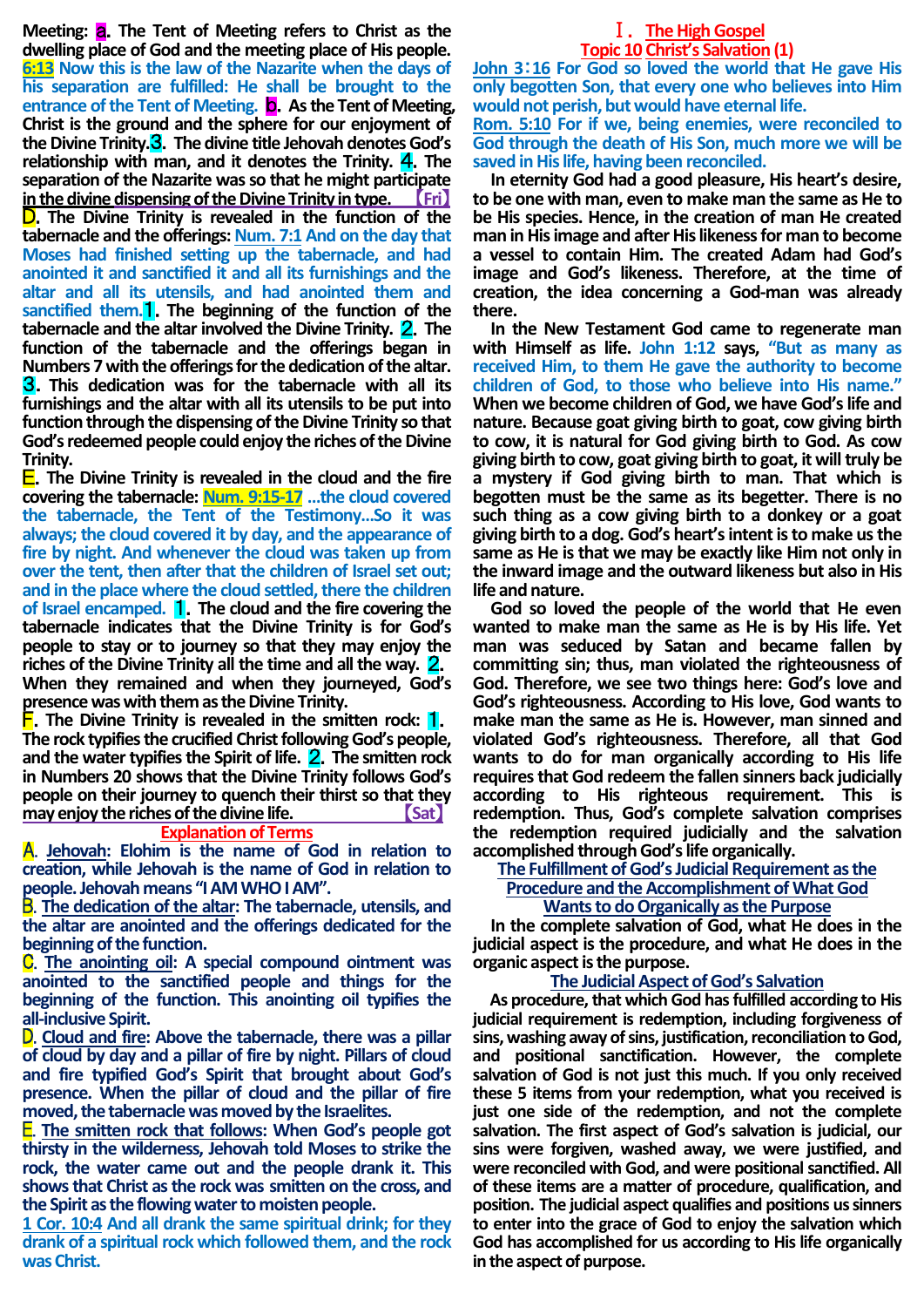**Crucial Point**①**: The Divine Trinity is absolutely for the divine dispensing, not for the theology study**

**OL1:** It is altogether worthwhile for us to spend our time **and energy, with a spirit of prayer, to exercise our entire being to conduct a thorough and exhaustive study of the Divine Trinity as revealed in the holy Word.**

**OL2: Whenever we study a portion of the Word regarding the Divine Trinity, we should not be content to look for doctrinal teaching but should realize that this portion is for us to know how to participate in, enjoy, and experience the Triune God.**

**OL3: God's desire with His strong intention is to dispense Himself into His chosen people as their life, their life supply, and their everything.**

**Second Corinthians 13:14...speaks of the Trinity—Jesus Christ the Son, God the Father, and the Holy Spirit—but it does not teach us a doctrine concerning the Trinity. Instead, the way the Triune God is mentioned indicates that we need to enjoy the Triune God as love, grace, and fellowship. Love as the source corresponds to God the Father. Grace as the expression and the course corresponds to God the Son. Grace and love are transmitted into us through the reaching, the fellowship, of God the Spirit. This is the enjoyment of the Triune God as love, grace, and fellowship. This indicates that the Triune God is for our enjoyment.**

**Every direct or indirect mention, indication, or implication of the Trinity in the Bible is not for teaching but for our participation in the Triune God....This needs to be deeply impressed into us.**

**According to the entire revelation of the sixty-six books of the Bible, the Trinity of the Godhead is for God's dispensing. God's desire with His strong intention is to dispense Himself into His chosen people as their life, as their life supply, and as their everything. To do this, or to carry out this dispensing, He needs to be triune. Without His Trinity He has no way to carry out His divine dispensing. Therefore, His Trinity is absolutely for the divine dispensing.**

**For Junior High and High School Students/College Students 2 Cor. 13:14 The grace of the Lord Jesus Christ and the love of God and the fellowship of the Holy Spirit be with you all.**

**God is the Triune God of the Father, the Son, and the Holy Spirit. It is not for the study of theology but for human to enjoy. In mathematics, three cannot be one, so the natural mind cannot completely understand the Divine Trinity. However, we can simply accept and enjoy Bible's revelation of the Divine Trinity. Although God is unique, there are three aspects: Father, Son and Spirit.**

**Father is a source of water, Son is the fountain, Spirit is the stream of rivers. The Spirit flows and reaches everyone. The Triune God, the Son incarnated and became the life-giving Spirit in resurrection, reaches all people. God, the water source, is the source of infinite supply, but invisible to the eye. But when it springs up as a fountain, people can see it and take it. Further, the Son became a life-giving spirit in the resurrection. This Spirit flows like a river into the whole land where people live, enters into all people, and allows people to drink and enjoy. That is for people to enjoy the Triune God by the Divine dispensing of the Divine Trinity. God's desire is that you enjoy the TriuneGod.**

**John 4:13 Jesus answered and said to her, Everyone who** 

**drinks of this water shall thirst again, 14 But whoever drinks of the water that I will give him shall by no means thirst forever; but the water that I will give him will become in him a fountain of water gushing up into eternal life.**

**The love of God and the grace of Christ And fellowship of the Holy Spirit Be with you, be with you all, Be with you all, be with you all. From the throne of our God and the Lamb Flows a river of water of life, Bright as crystal, reaching man.**

**Many people think that the teachings of the Bible are to create religious people, but that is wrong. The Bible clearly shows that our Triune God is an enjoyment to human. For this purpose, you should do the following three things to participate in the dispensing of the Triune God.**

**(1)Pray-read the Word and enjoy the Lord every morning**: **Sanctify 10-30 minutes every morning, pray and read the word of the Lord and enjoy the Lord.This means starting the day with the participation in the Triune God. Therefore, the practice of revival every morning is extremely important.**

⑵**Staying in the Divine Trinity in daily school life**: **When you study and play with your classmates in daily life, pray in the Spirit and keep touching the Lord. Then you can have the testimony of the Lord in your studies and attitudes toward life and attract people. For example, you were an individualistic person. Even if people were in trouble, you didn't care.However, touching the Lord brings out kindness and friendly feeling to people, and desire to pray for them, speak to them, and contact them with the Lord in order to shepherd them. Your classmates will be amazed at your changes like this. God desires that this inner enjoyment will be the outer expression.**

⑶**Come to the meeting and enjoy the Lord in a group.Have family meeting on weekdays (including fellowships via LINE etc.) and join the Lord's day meeting**: **Contact the brothers and sisters for about 30 minutes on weekdays, read the Words, fellowship and pray. Such home meetings help to nourish you and make you grow. Also, Sunday, which is the beginning of the week, is called the Lord's day. Rev. 1:10 I was in spirit on the Lord's Day. Since this day is the day of the Lord, please consecrate this day, join the meeting on the Lord's day, blend with the Lord, and blend with the brothers and sisters. Then you can experience Christ richly and corporately.**

**Prayer**: **"O Lord Jesus, I believe and accept the Divine Trinity in the Words. In my restricted mind, I cannot completely understand the Divine Trinity. But the Divine Trinity is not for the doctrinal understanding, but for people to enjoy. Through the incarnation, crucifixion, and resurrection, the Triune God became a life-giving Spirit, which entered into me, and I can experience and enjoy. Hope I can enjoy the Triune God in everything, such as studying and human relationship. Amen!"**

**Crucial Point②**:**Experiencing the Divine Trinity in cooperation of your human trinity and others to improve your communication ability**

**OL1: The Divine Trinity is the model of our Christian life. OL2: Among the three of the Divine Trinity there is harmony. The Father is pleased to exalt the Son, the**